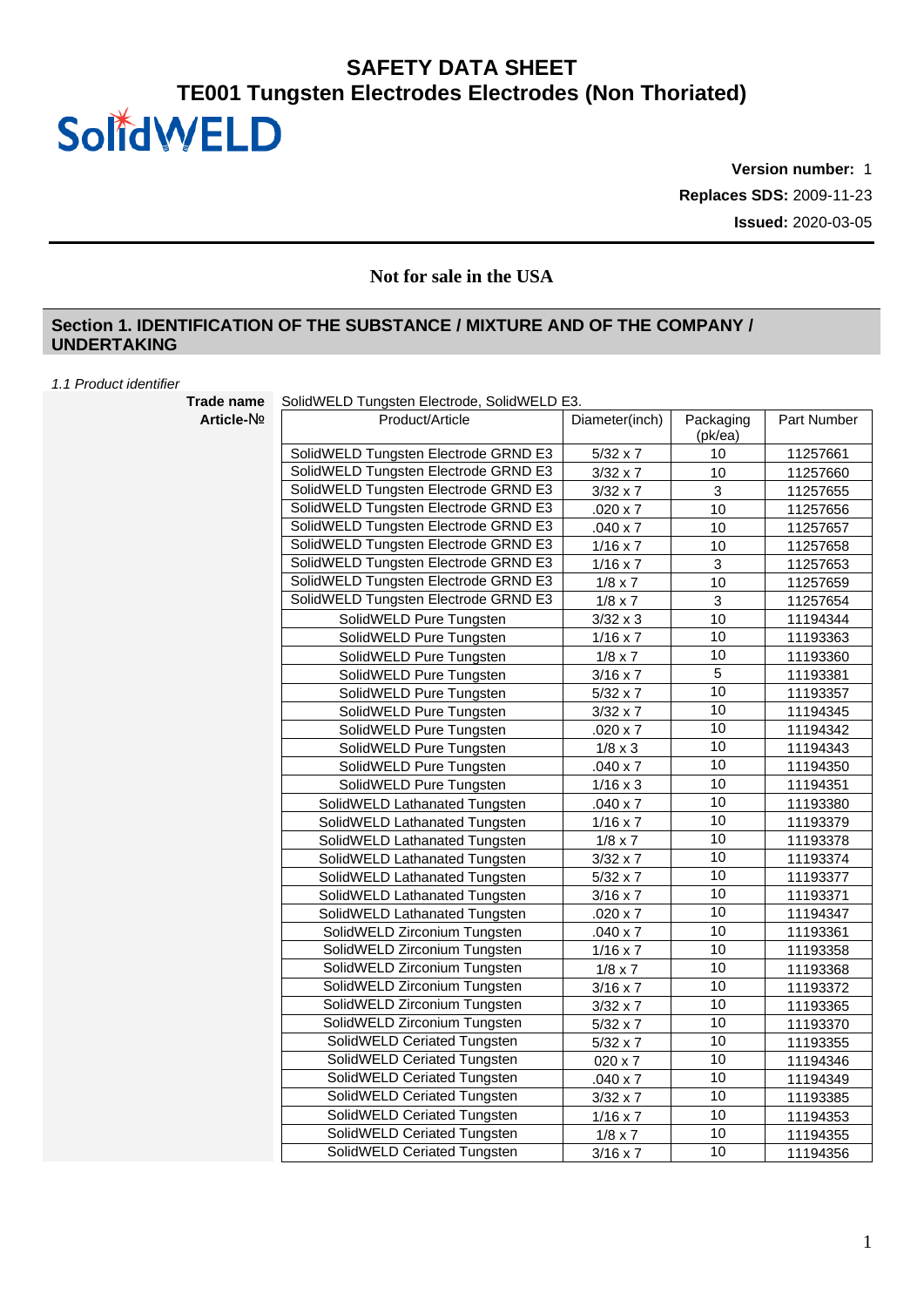# **Version number:** 1 **Replaces SDS:** 2009-11-23 **Issued:** 2020-03-05

|                                                      | 1.2 Relevant identified uses of the substance or mixture and uses advised against |
|------------------------------------------------------|-----------------------------------------------------------------------------------|
| <b>Article type</b>                                  | GTAW (TIG) Gas tungsten arc welding ISO 6848/AWS SFA A5.12                        |
| <b>Use</b>                                           | Gas shielded Arc welding                                                          |
| 1.3 Details of the supplier of the safety data sheet |                                                                                   |
| <b>Supplier</b>                                      | Messer Canada Inc.                                                                |
|                                                      | Street address 5860 Chedworth Way, Mississauga                                    |
|                                                      | Ontario L5R 0A2                                                                   |
|                                                      | Canada                                                                            |
| Telephone                                            | 1-866-385-5349                                                                    |
| Email                                                | info@meser-ca.com                                                                 |
| 1.4 Emergency telephone number                       |                                                                                   |
| Available outside office hours                       | Yes                                                                               |
| <b>Emergency phone number</b>                        | (24 Hour): (905) 501-0802 or CHEMTREC (800) 424-9300                              |
| Other                                                |                                                                                   |
| <b>Additional product information</b>                | Web site: www.messer-ca.com                                                       |
|                                                      |                                                                                   |

### **Section 2. HAZARDS IDENTIFICATION**

*2.1 Classification of the substance or mixture*

Classification according to applicable national regulations.

*2.2 Label elements*

Refer to label.

*2.3 Other hazards*

When the product is used in the welding process the most important hazards are: Overexposure to fumes and gases from welding can be dangerous to health. Watch out for splatter, hot metal and slag. It may cause skin burn and cause fire. Arc rays can injure eyes and burn skin. Electric shock can kill. Avoid touching live electrical parts.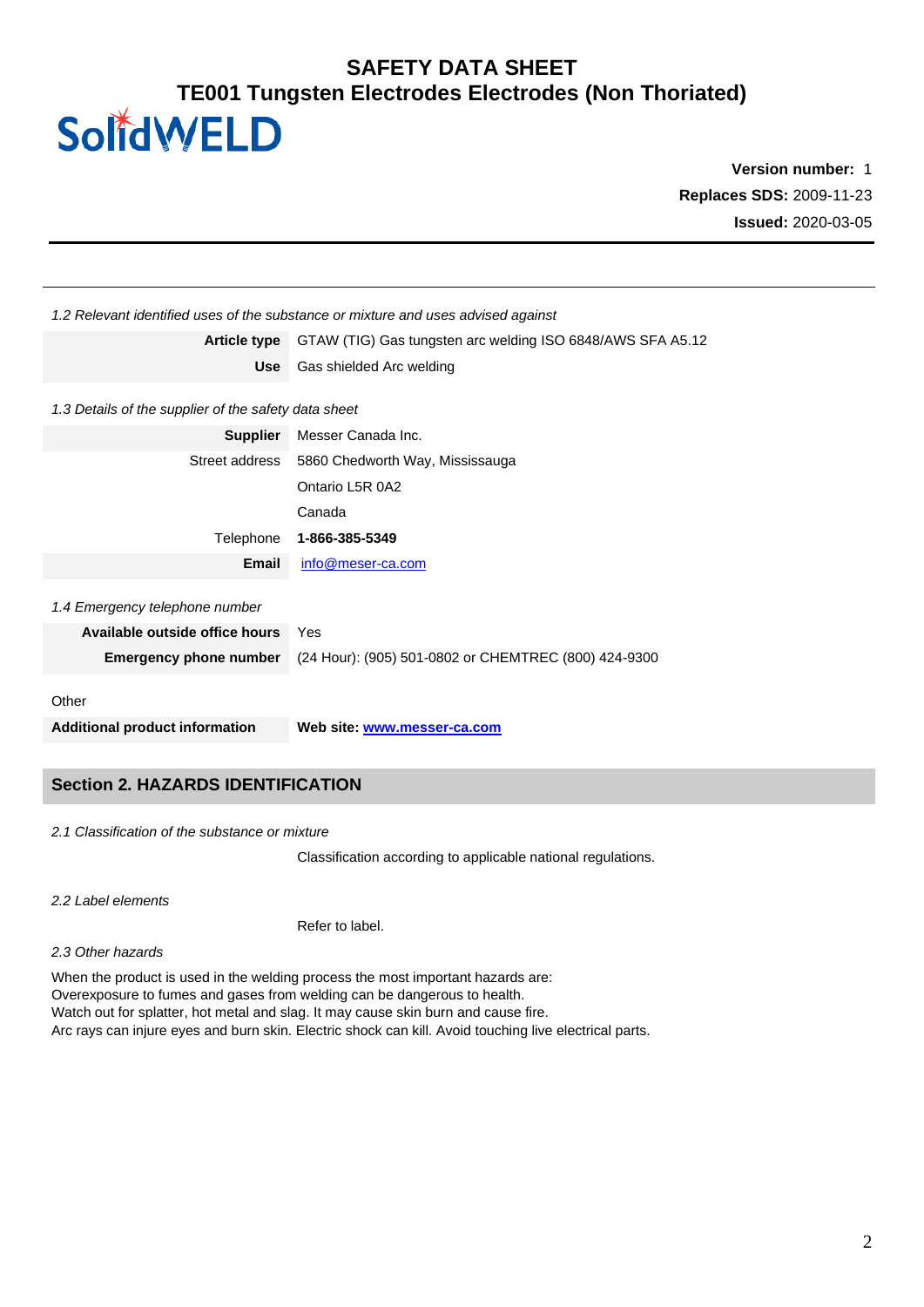**Version number:** 1 **Replaces SDS:** 2009-11-23 **Issued:** 2020-03-05

#### **Section 3. COMPOSITION / INFORMATION ON INGREDIENTS**

*3.1 Substances*

This product is a mixture and please refer to Section 3.2

| 3.2 Mixtures              |                 |                          |                                     |                          |                                         |
|---------------------------|-----------------|--------------------------|-------------------------------------|--------------------------|-----------------------------------------|
| <b>AWS Classification</b> | $W$ (min.)<br>% | CeO <sub>2</sub><br>%    | La <sub>2</sub> O <sub>3</sub><br>% | ZrO <sub>2</sub><br>$\%$ | Other oxides or<br>elements (total max) |
| <b>CAS Number</b>         | 7440-33-7       | 1306-38-3                | 1312-81-8                           | 1314-20-1                |                                         |
| <b>EWP</b>                | 99.5            | ٠                        | ٠                                   | ٠                        | 0.5                                     |
| EWCe-2                    | 97.3            | $1.8 - 2.2$              | $\blacksquare$                      | $\overline{\phantom{0}}$ | 0.5                                     |
| EWLa-1                    | 98.3            | ٠                        | $0.8 - 1.2$                         | $\overline{\phantom{a}}$ | 0.5                                     |
| <b>EWLa-1.5</b>           | 97.8            | $\overline{\phantom{a}}$ | $1.3 - 1.7$                         | $\overline{\phantom{a}}$ | 0.5                                     |
| EWLa-2                    | 97.3            | ٠                        | $1.8 - 2.2$                         | $\overline{\phantom{a}}$ | 0.5                                     |
| EWZr-1                    | 99.1            |                          | $\overline{\phantom{a}}$            | $0.15 - 0.40$            | 0.5                                     |

### **Section 4. FIRST AND MEASURES**

#### *4.1 Description of first aid measures*

| <b>Inhalation</b>                                           | IF INHALED: If breathing is difficult, remove to fresh air and keep at rest in a position          |
|-------------------------------------------------------------|----------------------------------------------------------------------------------------------------|
|                                                             | comfortable for breathing. Call a physician if symptoms occur.                                     |
| Burns should be treated by a doctor.<br><b>Skin contact</b> |                                                                                                    |
|                                                             | Eye contact IF IN EYES: Rinse cautiously with water for several minutes. Remove contact lenses, if |
|                                                             | present and easy to do. Continue rinsing. Burns from radiation, see doctor.                        |
| <b>Ingestion</b>                                            | Contact a doctor if more than an insignificant amount has been swallowed.                          |

*4.2 Most important symptoms and effects, both acute and delayed*

**Inhalation** Inhalation of vapours may cause irritation of the respiratory system in very susceptible persons.

*4.3 Indication of any immediate medical attention and special treatment needed*

Not available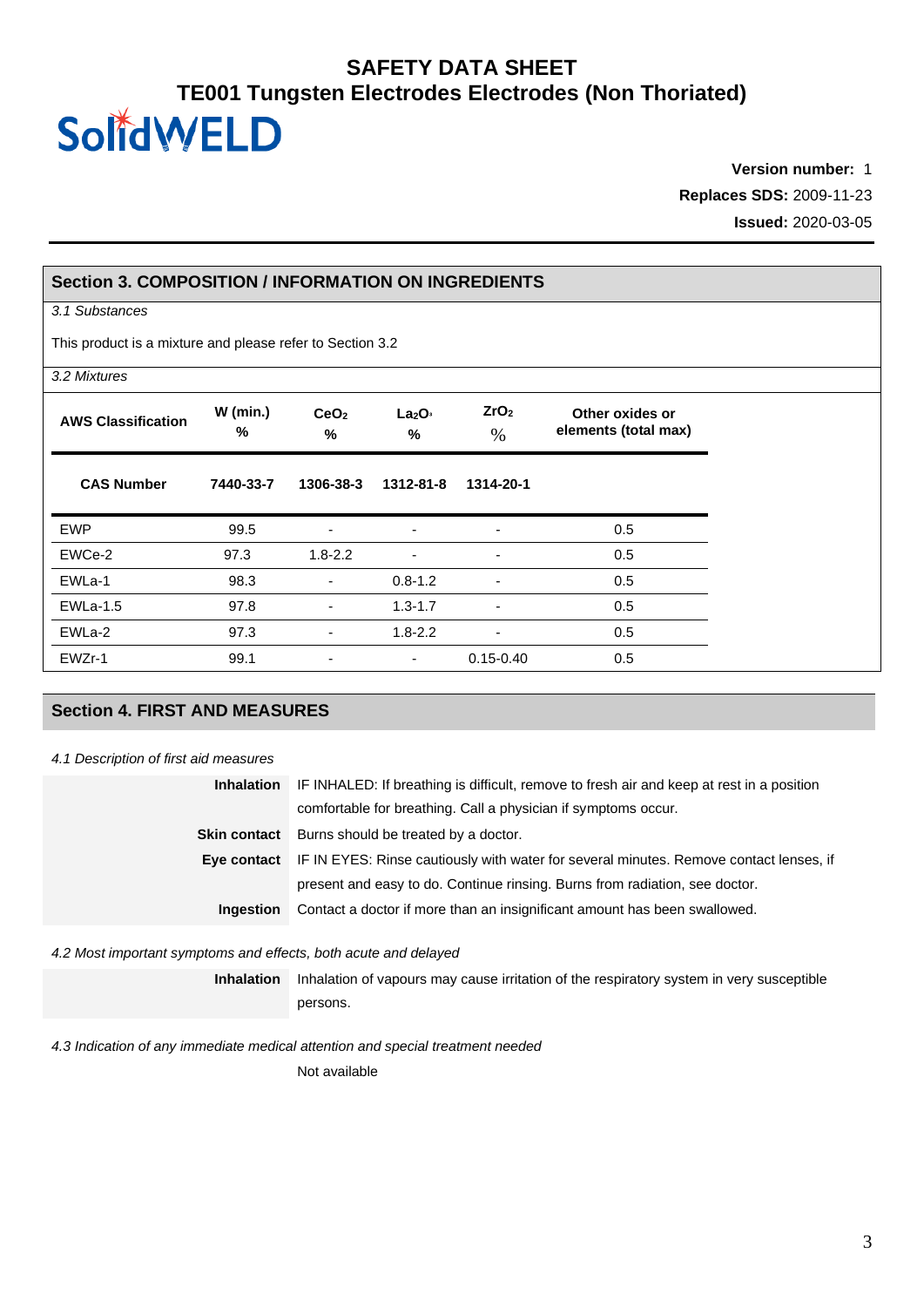# **Version number:** 1 **Replaces SDS:** 2009-11-23 **Issued:** 2020-03-05

#### **Section 5. FIRE-FIGHTING MEASURES**

| 5.1 Extinguishing media                                   |                                                                                                                                                                                                                                                                                                                                                                                                                                                                           |  |
|-----------------------------------------------------------|---------------------------------------------------------------------------------------------------------------------------------------------------------------------------------------------------------------------------------------------------------------------------------------------------------------------------------------------------------------------------------------------------------------------------------------------------------------------------|--|
| Suitable extinguishing media                              | Carbon dioxide (CO2), powder or diffuse jet of water. In case of major fire: Extinguish fire<br>with diffuse jet of water or foam.                                                                                                                                                                                                                                                                                                                                        |  |
| 5.2 Special hazards arising from the substance or mixture | Not available                                                                                                                                                                                                                                                                                                                                                                                                                                                             |  |
| 5.3 Advice for fire fighters                              |                                                                                                                                                                                                                                                                                                                                                                                                                                                                           |  |
| Special protective equipment for<br>fire fighters         | No specific measures required for these electrodes prior to gouging.<br>Gouging should not be carried out in the presence of flammable materials, vapours, tanks,<br>cisterns and pipes and other containers which have held flammable substances unless<br>these have been checked and certified safe.                                                                                                                                                                   |  |
|                                                           | During a fire, irritating/toxic smoke and fumes may be generated. Do not enter fire area<br>without proper protection. Firefighters should wear proper protective equipment and self-<br>contained breathing apparatus with full facepiece. Shield personnel to protect from venting,<br>rupturing or bursting cans. Move containers from fire area if it can be done without risk. Water<br>spray may be useful in cooling equipment and cans exposed to heat and flame. |  |

#### **Section 6. ACCIDENTAL RELEASE MEASURES**

#### *6.1 Personal precautions, protective equipment and emergency procedures*

General ventilation and local fume extraction must be adequate to keep fume concentrations within safe limits. Use respiratory equipment when welding in a confined space. Wear protective clothing and eye protection appropriate to arc welding. Skin contact should be avoided to prevent possible allergic reactions.

#### *6.2 Environmental precautions*

Try to prevent the material from entering drains or water courses.

#### *6.3 Methods and material for containment and cleaning up*

Not applicable

#### *6.4 Reference to other sections*

For *Personal protection* see section 8. For *Disposal* see section 13. For *Environmental precautions* see section 12. For *Precautions for safe handling* see 7.1.

### **Section 7. HANDLING AND STORAGE**

*7.1 Precautions for safe handling*

**Preventive handling precautions** Ensure adequate ventilation for the welder and others. Use respiratory equipment when welding in a confined space. Wear protective clothing and eye protection appropriate to arc welding. Remove all flammable materials and liquids before welding. **General hygiene** Wash hands before breaks and immediately after handling the product.

*7.2 Conditions for safe storage, including any incompatibilities*

Store welding consumables inside a room without humidity. Do not store welding consumables directly on the ground or beside walls. Store away from chemical substances like acids which could cause chemical reactions.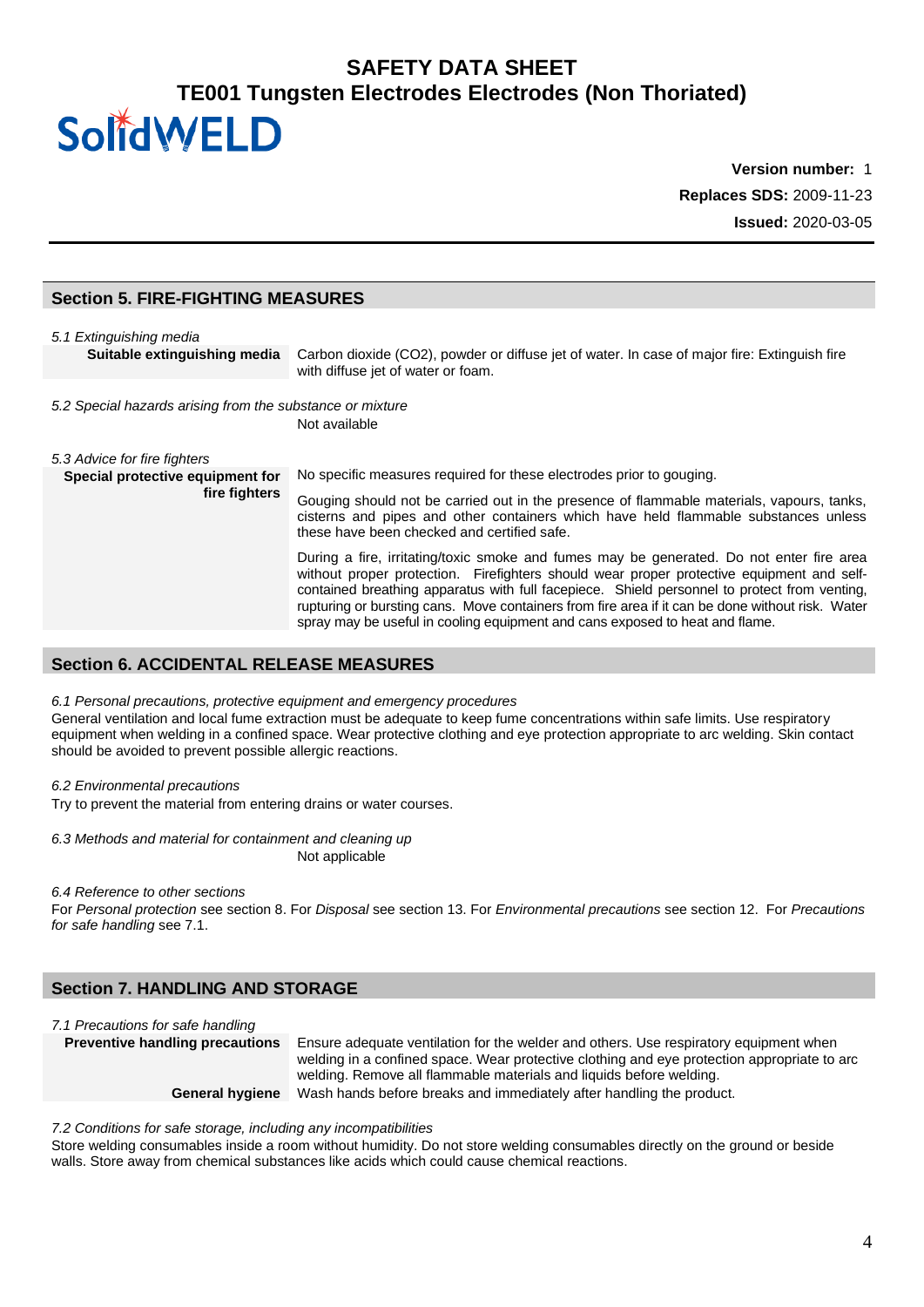**Version number:** 1 **Replaces SDS:** 2009-11-23 **Issued:** 2020-03-05

*7.3 Specific end use(s)* Welding process.

### **Section 8. EXPOSURE CONTROLS / PERSONAL PROTECTION**

*8.1 Control parameters*

| <b>Welding fume component</b>       | CAS <sub>Nº</sub> | <b>TVL-TWA</b>     | <b>TLV-STEL</b>    |
|-------------------------------------|-------------------|--------------------|--------------------|
| Tungsten and compounds (as W)       |                   |                    |                    |
| Soluble                             | 7440-33-7         | $1$ mg/m $3$       | 3mg/m <sup>3</sup> |
| Insoluble                           |                   | 5mg/m <sup>3</sup> | $10$ mg/m $3$      |
| Zirconium compounds (as Zr)         | 7440-67-7         | 5mg/m <sup>3</sup> | $\blacksquare$     |
| Thorium compounds (as Th)           | 7440-29-1         |                    |                    |
| Nitrogen dioxide (NO <sub>2</sub> ) | 10102-44-0        | $0.2$ ppm          | ۰                  |
| Ozone $(O_3)$                       | 10028-15-6        |                    |                    |
| Nitrogen monoxide (NO)              | 10102-43-9        | 25ppm              | -                  |

*8.2 Exposure controls*

*Environmental Exposure Controls – Refer to Section 6 of this SDS*

| General ventilation and local fume extraction must be adequate to keep fume            |
|----------------------------------------------------------------------------------------|
| concentrations within safe limits.                                                     |
| Wear eye protection appropriate for welding.                                           |
| Skin contact should be avoided to prevent possible allergic reactions.                 |
| Wear body protection which helps to prevent injury from radiation, sparks and electric |
| shock.                                                                                 |
| Use respiratory equipment when welding in a confined space. Wear protective clothing   |
| and eye protection appropriate to arc welding.                                         |
|                                                                                        |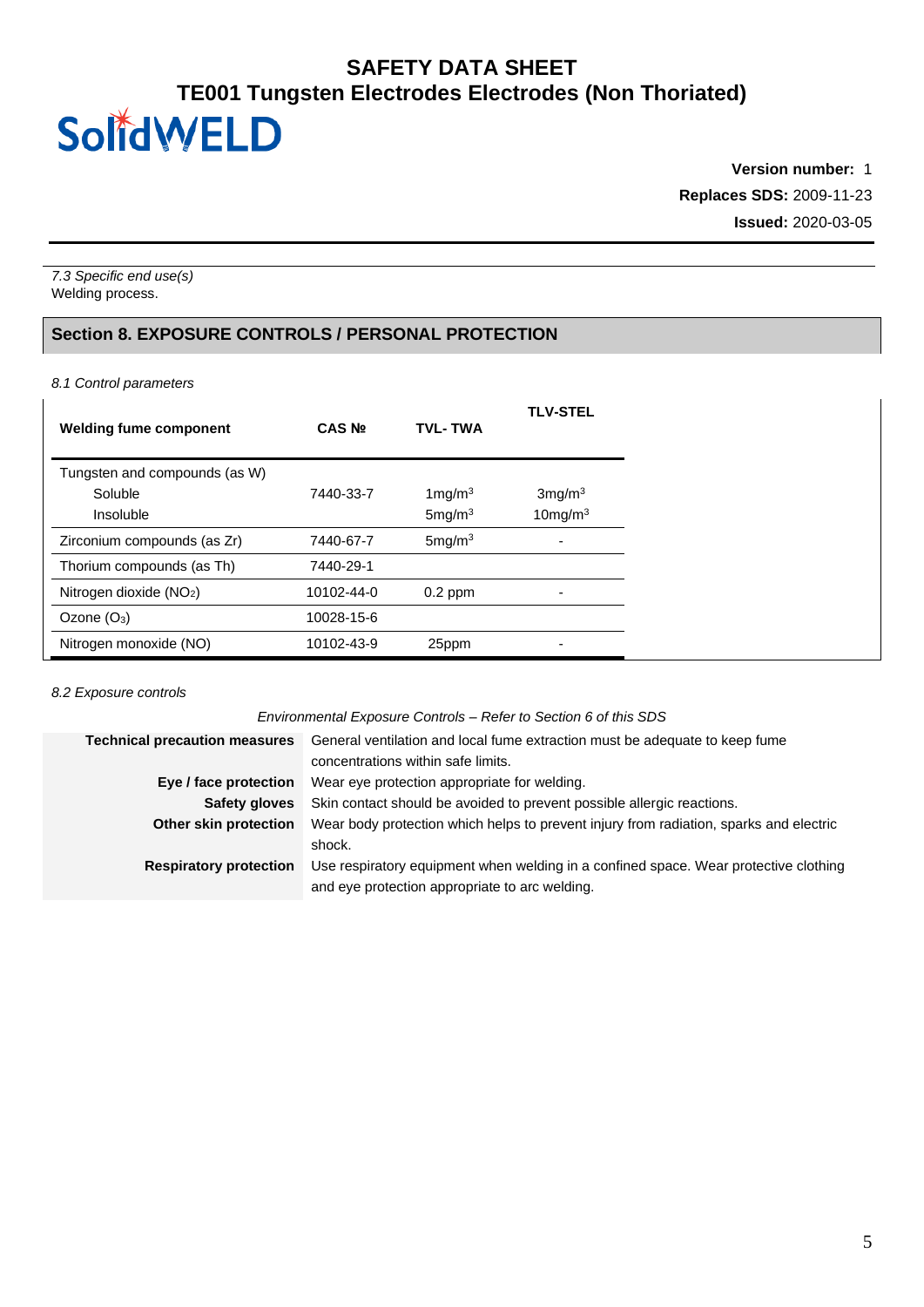**Version number:** 1 **Replaces SDS:** 2009-11-23 **Issued:** 2020-03-05

### **Section 9. PHYSICAL AND CHEMICAL PROPERTIES**

| 9.1 Information on basic physical and chemical properties |                    |  |  |
|-----------------------------------------------------------|--------------------|--|--|
| Appearance, colour                                        | Grey               |  |  |
| Appearance, physical state                                | Rod                |  |  |
| <b>Auto-ignition temperature</b>                          | Not applicable     |  |  |
| <b>Auto-flammability</b>                                  | Not auto-flammable |  |  |
| <b>Decomposition temperature</b>                          | Not applicable     |  |  |
| <b>Evaporation rate</b>                                   | Not applicable     |  |  |
| <b>Explosive properties</b>                               | Not explosive      |  |  |
| <b>Flammability (solid gas)</b>                           | Not applicable     |  |  |
| <b>Flash point</b>                                        | Not applicable     |  |  |
| <b>Form</b>                                               | Fast               |  |  |
| Initial boiling point and boiling                         | 5828K              |  |  |
| range                                                     |                    |  |  |
| <b>Melting point / Freezing point</b>                     | Not available      |  |  |
| Odour                                                     | Odourless          |  |  |
| <b>Odour threshold</b>                                    | Not available      |  |  |
| <b>Oxidising properties</b>                               | Not available      |  |  |
| Partition coefficient: n-octanol /                        | Not applicable     |  |  |
| water                                                     |                    |  |  |
| pH value                                                  | Not applicable     |  |  |
| <b>Relative density</b>                                   | Not applicable     |  |  |
| <b>Solubility</b>                                         | Not available      |  |  |
| Solubility in water                                       | Insoluble          |  |  |
| Upper / lower flammability or                             | Not applicable     |  |  |
| explosive limits                                          |                    |  |  |
| <b>Vapour density</b>                                     | Not applicable     |  |  |
| Vapour pressure                                           | Not applicable     |  |  |
| <b>Viscosity</b>                                          | Not applicable     |  |  |
| $0.2$ Other information                                   |                    |  |  |

*9.2 Other information*

Not applicable

#### **Other**

**Density** Depending on alloy grade 18.8g/cm<sup>3</sup> to 19.2g/cm<sup>3</sup>

6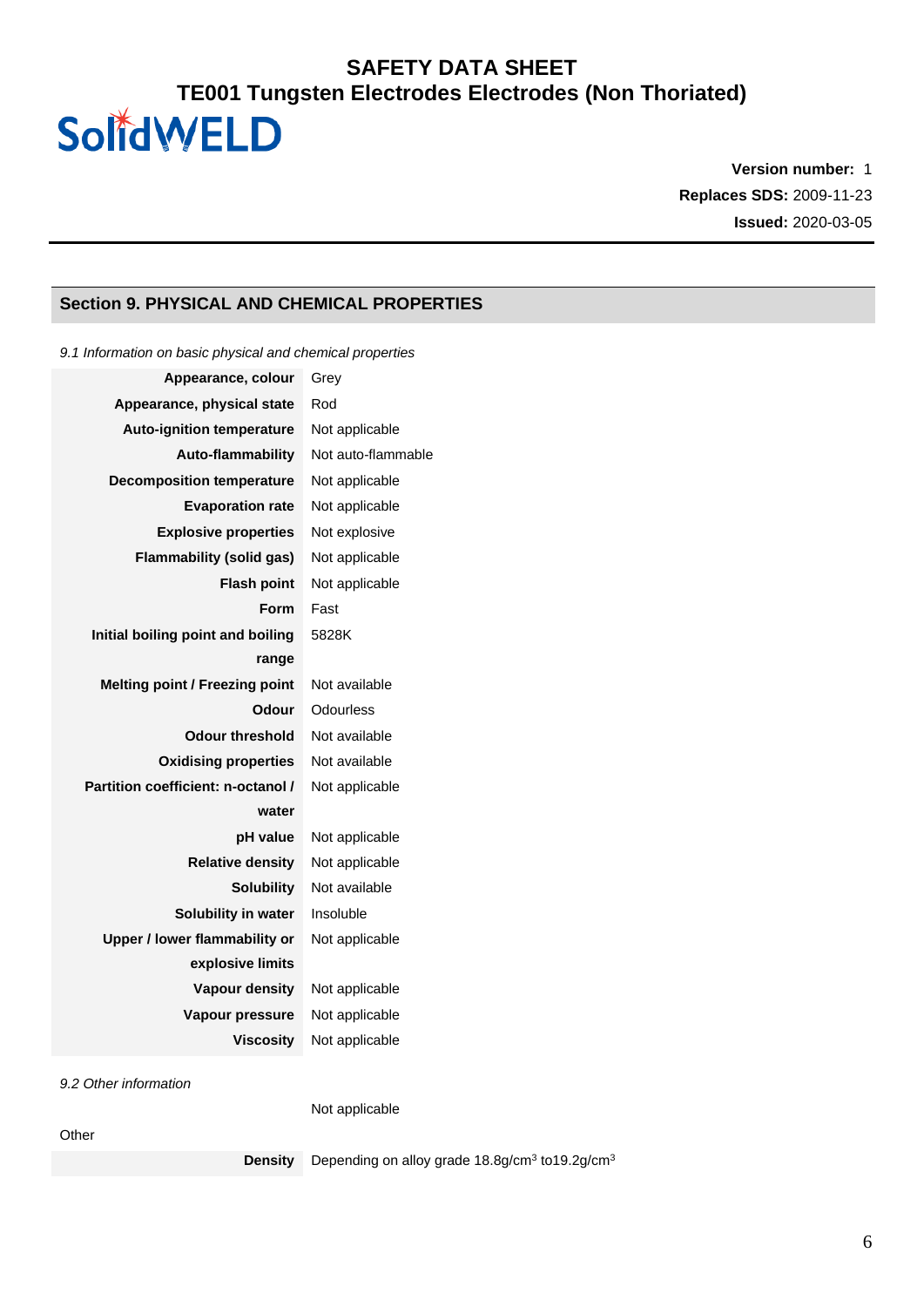# **Version number:** 1 **Replaces SDS:** 2009-11-23 **Issued:** 2020-03-05

### **Section 10. STABILITY AND REACTIVITY**

*10.1 Reactivity*

Not available

*10.2 Chemical stability*

Stable under the recommended storage and handling conditions prescribed. Hazardous polymerization will not occur. Incompatible materials and conditions to avoid are usually related to welding.

*10.3 Possibility of hazardous reactions*

Not available

*10.4 Conditions to avoid*

None under normal conditions

*10.5 Incompatible materials*

Not available

#### *10.6 Hazardous decomposition products*

Welding fumes and gases. Additional fume may arise from coatings and contaminants on the base material.

Hazardous combustion products - Carbon oxides and other irritating/toxic fumes and smoke.

| Welding fume<br>component         | $CAS$ No          | <b>Classification</b><br>(67/548EEC) | CLP (1272/2008) |  | Concentration of<br>classified fume<br>components |
|-----------------------------------|-------------------|--------------------------------------|-----------------|--|---------------------------------------------------|
| Tungsten and its<br>compounds (W) | 7440-33-7         |                                      |                 |  | >95.8                                             |
|                                   |                   |                                      |                 |  | $0.8 \text{ to } 4.2$                             |
| <b>Classification</b>             | H phrase          | <b>Text</b>                          |                 |  |                                                   |
| Acute Tox.:                       | H <sub>302</sub>  | Harmful if swallowed                 |                 |  |                                                   |
| Category 4                        | H <sub>3</sub> 12 | Harmful in contact with skin         |                 |  |                                                   |
|                                   | H <sub>332</sub>  | Harmful if inhaled                   |                 |  |                                                   |

#### **The Classification information above relates to the fume during use**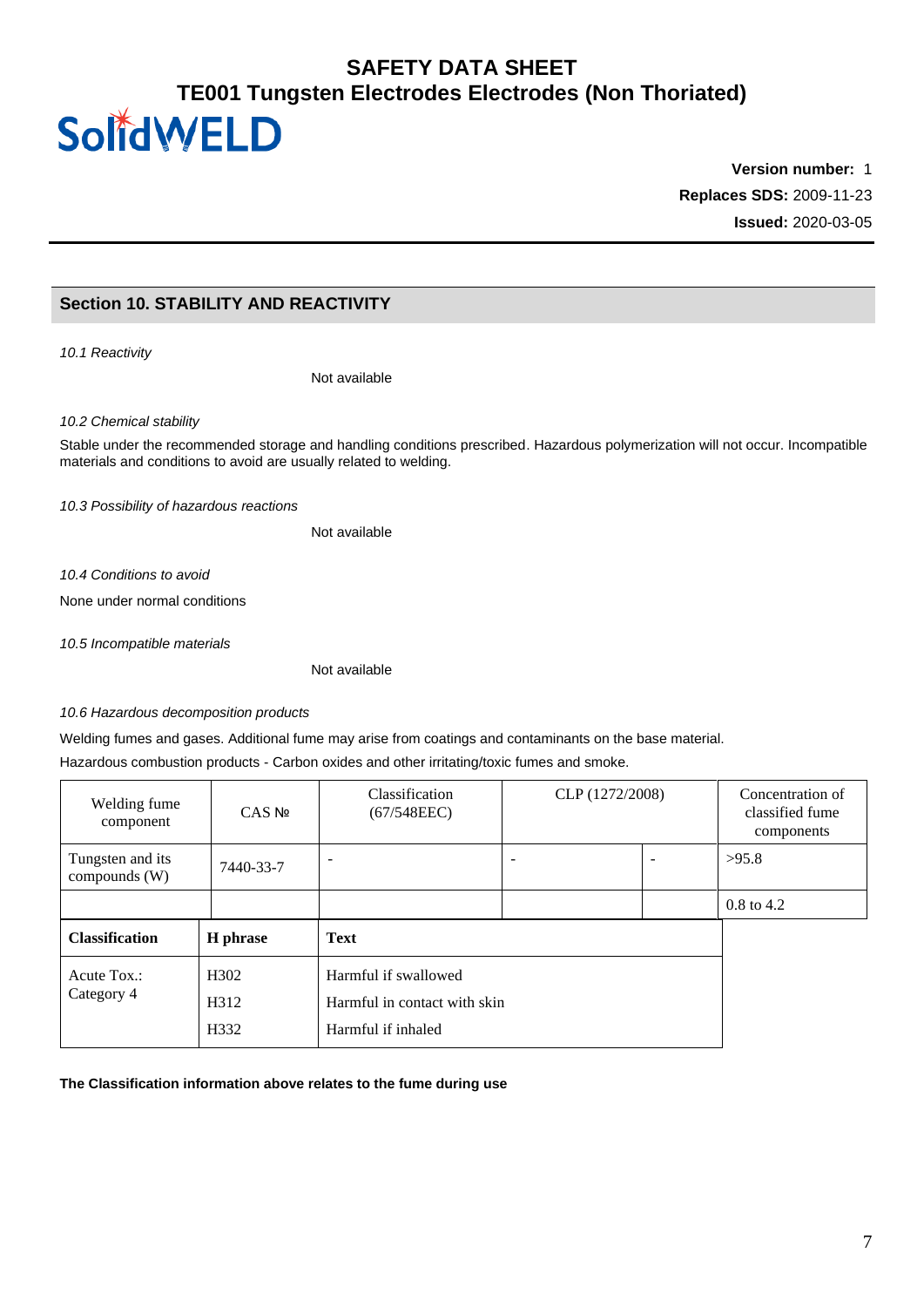**Version number:** 1 **Replaces SDS:** 2009-11-23 **Issued:** 2020-03-05

### **Section 11. TOXICOLOGICAL INFORMATION**

#### *11.1 Information on toxicological effects*

Conditions to avoid: none in the form supplied

When welding, fumes and gases generated can be dangerous to health.

| <b>Acute toxiciv</b>          | Excessive exposures may affect human health, as follows: Aspiration may cause pulmonary   |  |  |
|-------------------------------|-------------------------------------------------------------------------------------------|--|--|
|                               | oedema and pneumonitis Short-term overexposure can cause dizziness, nausea and irritation |  |  |
|                               | of the nose, throat or eyes.                                                              |  |  |
| <b>Irritation</b>             | Not available                                                                             |  |  |
| <b>Corrosive effects</b>      | Not available                                                                             |  |  |
| <b>Sensitisation</b>          | May cause sensitisation by skin contact                                                   |  |  |
| <b>Mutagenicity</b>           | Not available                                                                             |  |  |
| Carcinogenicity               | Welding fumes are possibly carcinogenic to humans                                         |  |  |
| <b>Repeated dose toxicity</b> | Not available                                                                             |  |  |
| <b>Reproductive toxicity</b>  | Not available                                                                             |  |  |
| <b>Synergistic materials</b>  | Not available                                                                             |  |  |

### **Section 12. ECOLOGICAL INFORMATION**

#### *12.1 Toxicity*

The welding process can effect the environment if fume is released directly into the atmosphere.

| $LC_{50}$ Fish 96h:                                |
|----------------------------------------------------|
| 15.6mg/L (rainbow trout, oncorhynchus mykiss, 28d) |
| Aluminiumoxide: >100 mg/l Salmo trutta             |
| $IC_{50}$ Amphibians 72h:                          |
| 2.9mg/L (toad,gastrophryne carolinensis, 7d)       |
|                                                    |

| 12.2 Persistence and degradability      |                   |
|-----------------------------------------|-------------------|
|                                         | Not available     |
| 12.3 Bio accumulative potential         |                   |
|                                         | No data available |
| 12.4 Mobility in Soil                   |                   |
|                                         | Not available     |
| 12.5 Results of PBT and vPvB assessment |                   |
|                                         | Not available     |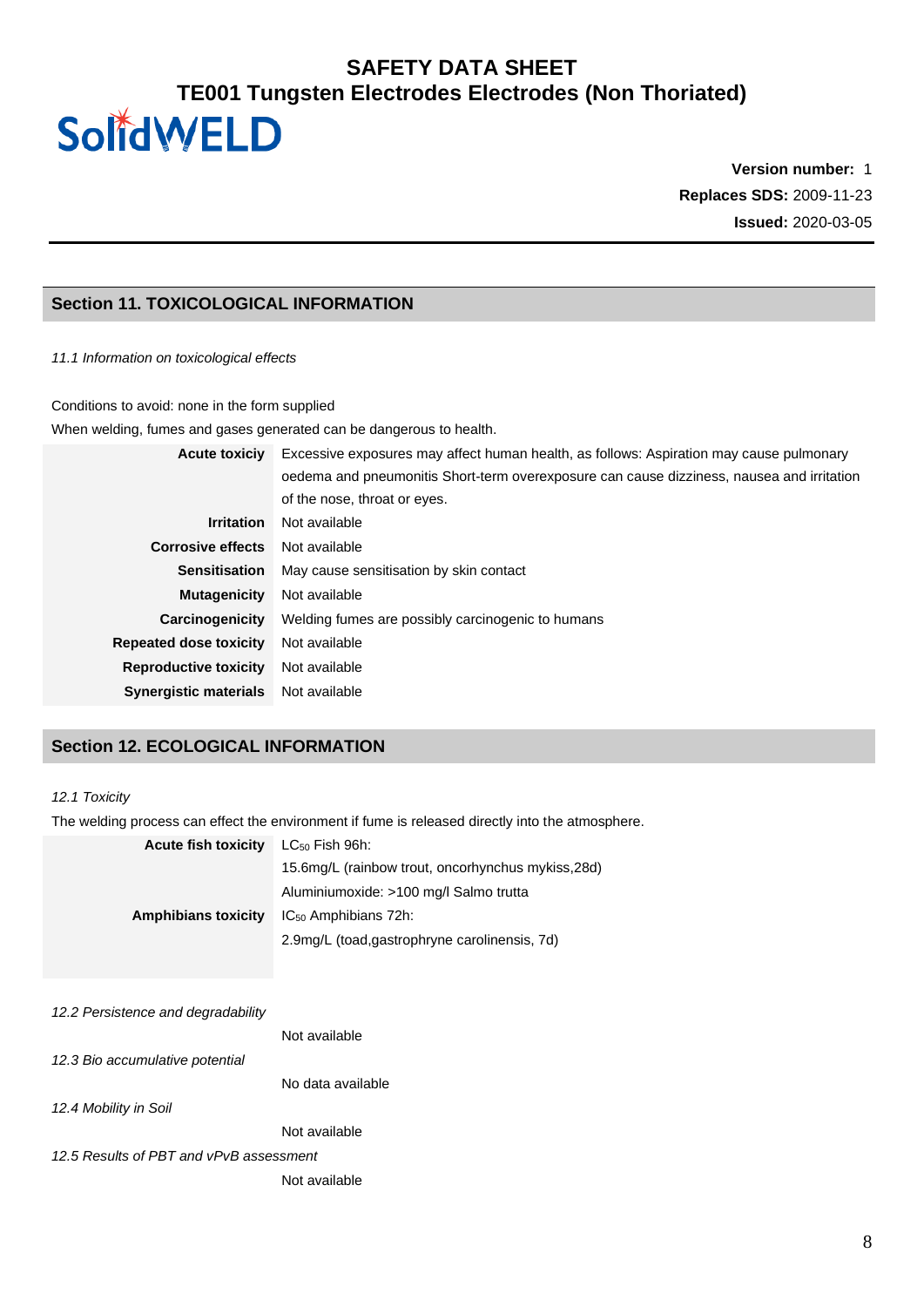# SolidWELD

**Version number:** 1 **Replaces SDS:** 2009-11-23 **Issued:** 2020-03-05

*12.6 Other adverse effects*

Not available

### **Section 13. DISPOSAL CONSIDERATIONS**

*13.1 Waste treatment methods*

| <b>Disposal considerations</b> | Dispose of any product, residue or packing material according to national and local<br>regulations. Spent fume extraction filters shall be disposed of as dangerous waste. |
|--------------------------------|----------------------------------------------------------------------------------------------------------------------------------------------------------------------------|
|                                |                                                                                                                                                                            |

**Other** 

**Waste code** Packaging and rod scrap should be disposed of as general waste or recycled. No special precautions are required for this product. Fume collected from extraction units should be disposed of in accordance with local regulations (including Provincial and Federal Regulations). Collect all spillage.

### **Section 14. TRANSPORT INFORMATION**

|  | 14.1 UN number |
|--|----------------|
|  |                |

| Dangerous goods                   | No special requirements are necessary in transporting these products. |
|-----------------------------------|-----------------------------------------------------------------------|
| Other                             |                                                                       |
| 14.7 Transport in bulk            | Not applicable                                                        |
|                                   |                                                                       |
| 14.6 Special precautions for user | Not applicable                                                        |
| 14.5 Environmental hazards        | Not applicable                                                        |
|                                   |                                                                       |
| 14.4 Packing group                | Not applicable                                                        |
| 14.3 Transport hazard class(es)   | Not applicable                                                        |
|                                   | Not applicable                                                        |
| 14.2 UN proper shipping name      |                                                                       |
|                                   | Not applicable                                                        |
| 14.1 UN HUHIDEI                   |                                                                       |

Transportation of Dangerous Goods Regulations (TDGR):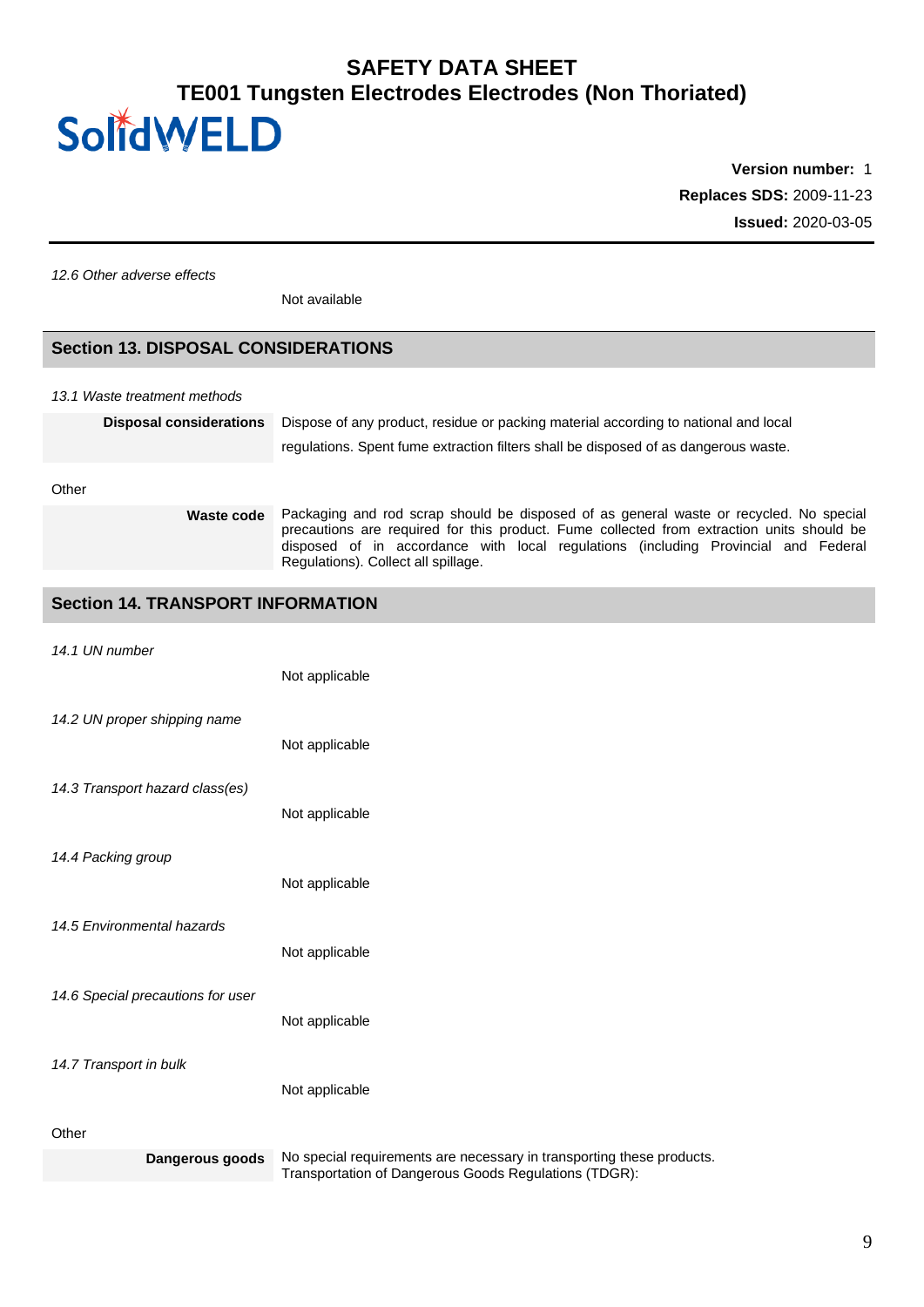# **Version number:** 1 **Replaces SDS:** 2009-11-23 **Issued:** 2020-03-05

TDG Classification: NOT REGULATED Special case: N/Ap

### **Section 15. REGUATORY INFORMATION**

SolidWELD

*15.1 Safety, health and environmental regulations / legislation specific for the substance or mixture.*

*EU regulations* Refer to national Regulations. *National regulations* WHMIS Label Information: **WARNING.** Do not remove or cover this Warning. Protect yourself and others. Read and understand this information. Electric shock can kill. Keep your head out of the fume. Arc rays and fume can affect others in your workplace. Comply with your employer's safety practices and procedures: protect others. Safety data sheet available on request from www.messer-ca.com. WHMIS information: Product is regulated according to the Controlled Product Regulations (CPR) in Canada. This product has been classified in accordance with the hazard criteria of the Controlled Products Regulations (CPR) and this SDS contains all the information required by the CPR. WHMIS classification: D2A - Toxic Material with other effects.

*15.2 Chemical safety assessment*

Not available

#### **Section 16. OTHER INFORMATION**

| <b>References to key literature</b><br>and data sources | The customer should provide this Safety Data Sheet to any person involved in the materials use or<br>further distribution. The Messer World requests the users (or distributors) of this product to read<br>this Safety Data Sheet carefully before usage.<br>Prepared by Messer Canada Inc.<br><b>References</b><br>Safety Data Sheets from manufacturer/supplier.<br>Canadian Centre for Occupational Health and Safety, CC InfoWeb databases, 2014.                                                      |
|---------------------------------------------------------|-------------------------------------------------------------------------------------------------------------------------------------------------------------------------------------------------------------------------------------------------------------------------------------------------------------------------------------------------------------------------------------------------------------------------------------------------------------------------------------------------------------|
| <b>Phrase meaning</b>                                   | <b>Abbreviations</b><br>ACGIH American Conference of Governmental Industrial Hygienists<br><b>CAS Chemical Abstract Service</b><br>IARC International Agency for Research on Cancer<br>LC Lethal concentration<br>LD Lethal Dosage<br>N/Ap Not applicable<br>N/Av Not available<br>NIOSH National Institute for Occupational Safety and Health<br>STEL Short-term Exposure Limit<br><b>TLV Threshold Limit Value</b><br>TWA Time Weighted Average<br>WHMIS Workplace Hazardous Materials Information System |
| Other                                                   |                                                                                                                                                                                                                                                                                                                                                                                                                                                                                                             |
| <b>Manufacturer's notes</b>                             | The information contained in this Safety Data Sheet relates only to the specific materials<br>designated and may not be valid for such material used in combination with any other material or<br>in any process.                                                                                                                                                                                                                                                                                           |
|                                                         | Information is given in good faith and is based on the latest information available to The Messer<br>Group and is, to the best of The Messer World's knowledge and belief, accurate and reliable at the<br>time of preparation. However, no representation, warranty or guarantee is made as to the<br>accuracy, reliability or completeness of the information, and The Messer Wrold assumes no<br>responsibility and disclaims any liability incurred in using this information.                          |